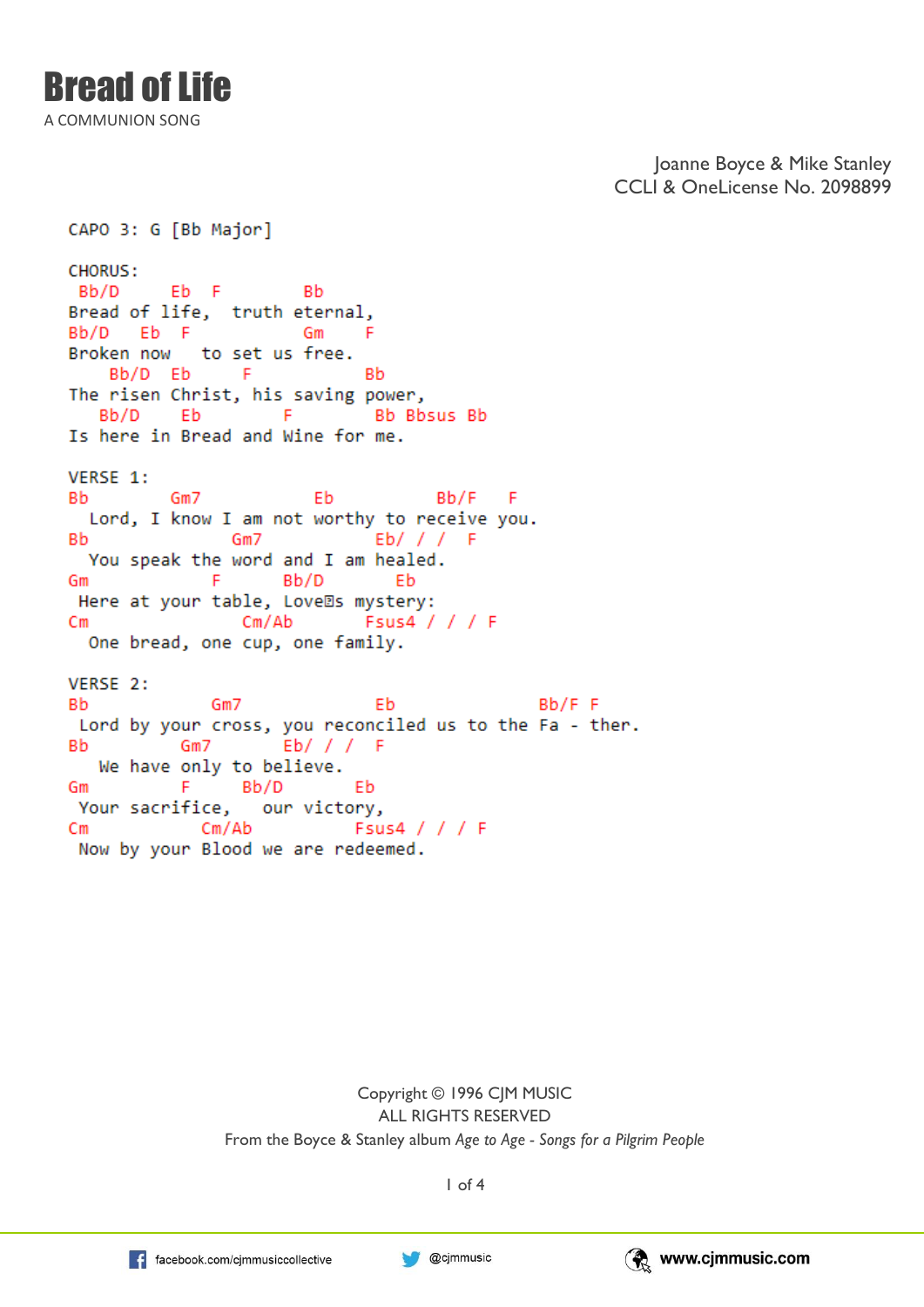## Bread of Life

A COMMUNION SONG

Joanne Boyce & Mike Stanley CCLI & OneLicense No. 2098899

VERSE 3: Eb **Bb** Gm7  $Bb/F$  F Lord, you gave your people manna in the des - ert,  $Gm7$  $Eb/$  / / F **Bb** Still you fulfil our every need. Gm F Bb/D Eb Lord when we hunger, Lord, when we thirst,  $Cm/Ab$ Fsus  $//$  / F Cm We come to you and we receive  $(The)$ **CHORUS:** Bb/D Eb F Bb Bread of life, truth eternal, Bb/D Eb F F Gm Broken now to set us free. Bb/D Eb -F **Bh** The risen Christ, his saving power, Bb/D Eb F Bb Bbsus Bb Is here in Bread and Wine for me.

NOTES:

This Communion song was to first song ever co-written by Jo Boyce and Mike Stanley and remains their best-known and best-loved song. It is widely used in schools and parishes across the UK and beyond.

Copyright © 1996 CJM MUSIC ALL RIGHTS RESERVED From the Boyce & Stanley album *Age to Age - Songs for a Pilgrim People*

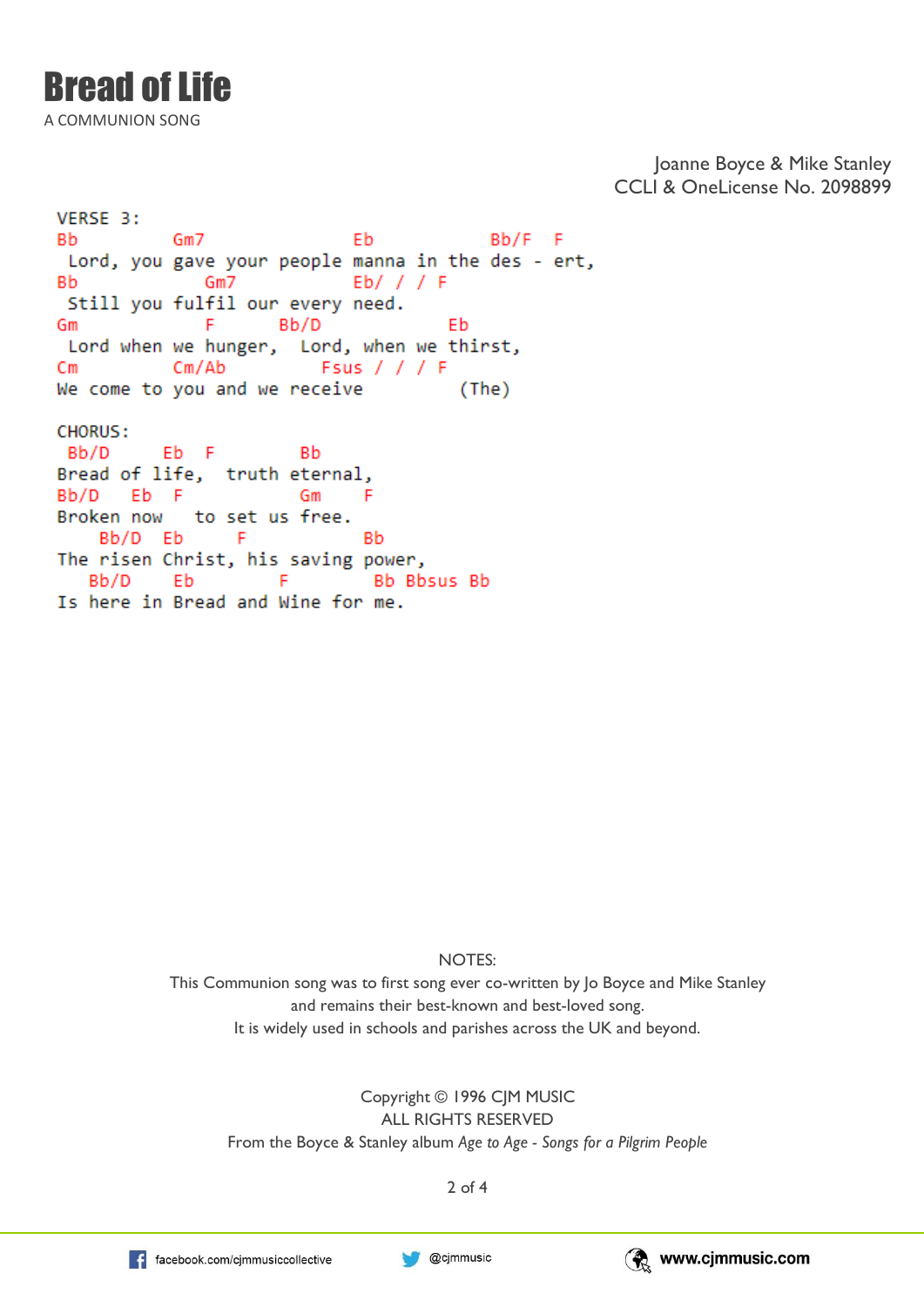A COMMUNION SONG

Joanne Boyce & Mike Stanley CCLI & OneLicense No. 2098899

**CHORUS:**  $C$   $D$ G/B G Bread of life, truth eternal,  $G/B$ **CD** Em D Broken now to set us free.  $G/B$  C - D G The risen Christ, his saving power,  $G/B$ - C D G Gsus G Is here in Bread and Wine for me. VERSE 1: Em7 G/D G C - D Lord, I know I am not worthy to receive you. C/ // D G Em7 You speak the word and I am healed. D G/B Em – c Here at your table, Love®s mystery: Am/F Dsus4 / / / D Аm One bread, one cup, one family. VERSE 2: C  $G/D$  D G Em7 Lord by your cross, you reconciled us to the Fa - ther. G We have only to believe. D G/B C Em Your sacrifice, our victory,  $Am/F$ Dsus4 / / / D Am Now by your Blood we are redeemed.

> Copyright © 1996 CJM MUSIC ALL RIGHTS RESERVED From the Boyce & Stanley album *Age to Age - Songs for a Pilgrim People*